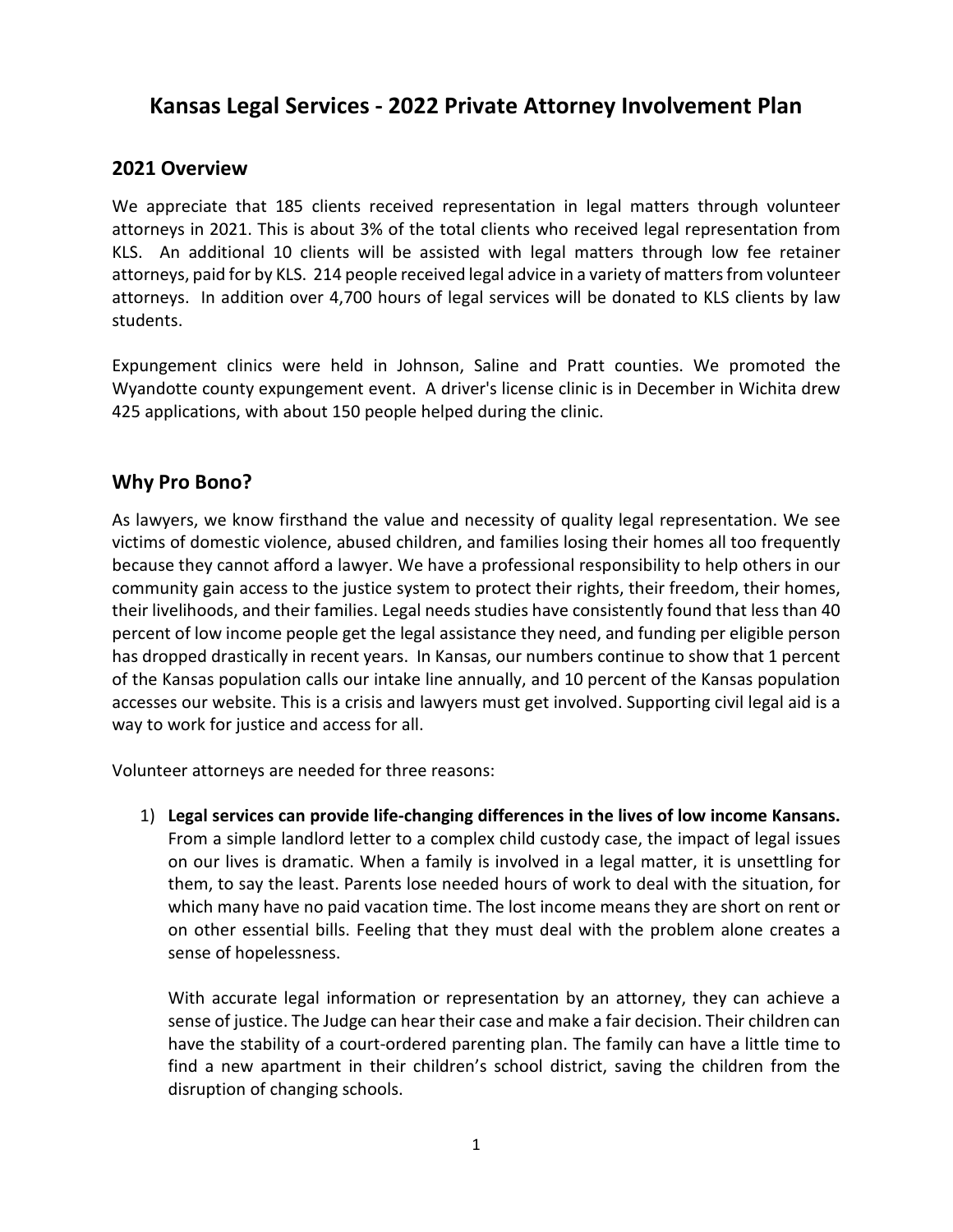An attorney's help can make the difference and change Hopelessness to Hope and a Sense of Justice from our legal system.

- 2) **Rule 226 of the Kansas Rules of Professional Conduct says, "lawyers should render public interest legal services."** While acknowledging that legal aid programs were created to help meet this need, the rule encourages lawyers to support these programs by continuing to provide services on a pro bono or reduced fee basis. Kansas Legal Services stands ready to help Kansas attorneys meet this professional obligation.
- 3) **The justice gap is growing.** Estimates are that 50 percent or more of the litigants in family law courts in Kansas are self-represented. Some initiatives have been put in place to allow the Courts to handle the large number of self-represented litigants. This includes forms created by the Judicial Council, which create the basis for many of the forms that Kansas Legal Services makes available online via interactive interviews. These actions are done only because Kansas Legal Services and its volunteer lawyers cannot meet the demand for legal services by low income persons. Modifications of the Rules of Professional Responsibility allow attorneys to be involved in limited scope representation. One example of this is an attorney review of documents that a low income person has prepared. The attorney can review the documents and "coach" the client for success as a self-represented litigant.

The Legal Services Corporation, a funder of Kansas Legal Services, requires that an annual plan exists for involving private attorneys in helping meet the civil legal needs of low income persons. [45 CFR 1614.4] The 2022 plan will be approved by the Kansas Legal Services Board of Directors in January, 2021. The Board is currently seeking comments on the proposed plan. Please provide comments to **Jennifer Stevenson, President, Board of Directors, Kansas Legal Services, 712 S Kansas Ave, Suite 200, Topeka, KS 66603 or email [president@klsinc.org.](mailto:president@klsinc.org)**

## **How Pro Bono Referrals Work:**

Kansas Legal Services allows a potential applicant to apply by phone (1-800-723-6953) or initially online [\(www.kansaslegalservices.org\)](http://www.kansaslegalservices.org/). Staff dedicated to screening applicants for financial eligibility take calls from 8:00 a.m. to 5:00 p.m. Monday through Friday. Questions about family size, current and potential income and assets, citizenship status and other eligibility factors are used in determining initial eligibility. To be eligible for pro bono services, the applicant must have household income below 150 percent of the Federal Poverty level.

In addition, Kansas Legal Services Board of Directors has determined, by legal problem type, the matters that can qualify for representation by Kansas Legal Services. The limited resources available to meet the needs of low income Kansans make this type of prioritization necessary. Some types of legal problems can only be accepted if a pro bono attorney is willing to accept the case.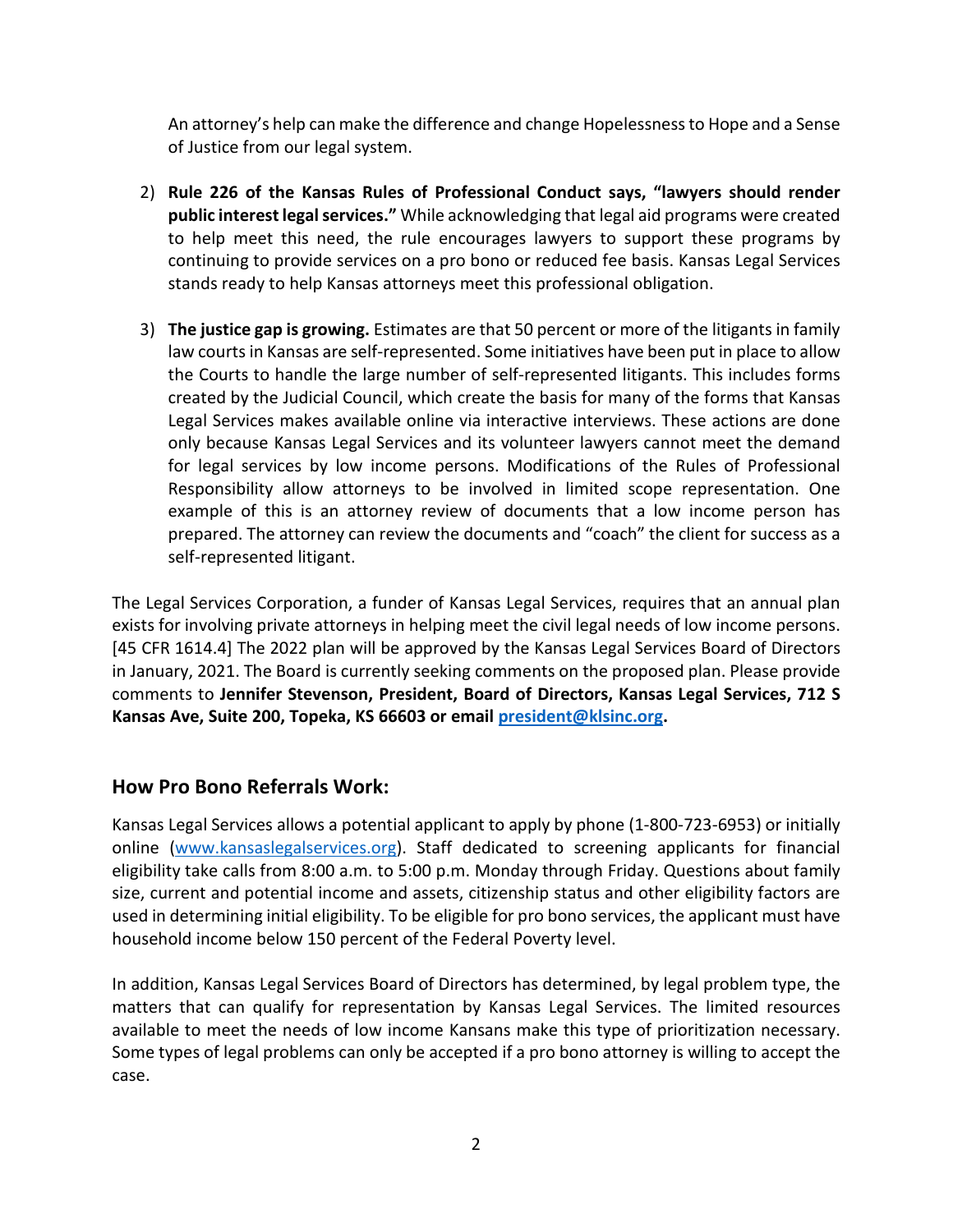After an applicant has been determined to be eligible for KLS services, the case is reviewed in the local office covering the applicant's county. The applicant is contacted and more information about their situation and their legal need is obtained. Information about upcoming court

deadlines, etc. are key to determining if a case is appropriate for pro bono referral. The length of time it takes to place a case with a volunteer attorney eliminates cases with rapidly approaching deadlines. The applicant's access to reliable transportation is another factor considered. With knowledge of all relevant factors, the managing attorney of the office makes the decision that a case is appropriate for placement with a volunteer attorney.



Once a case has been designated for placement with a volunteer attorney, the list of volunteer attorneys is reviewed by staff. In making determinations

about which lawyers to contact, the various staff making contacts with attorneys take into consideration the geographic location, substantive areas of the law and when the attorney last took a pro bono case. Attempts to place cases are made by telephone and email contact.

Following referral of a case, KLS staff regularly follow-up on the case to determine the status of representation. The follow-up is done until the attorney notifies KLS that the case is concluded. Assistance can be provided to the attorney throughout the case by KLS staff, unless the case referred represents a conflict of interest for KLS.

KLS is aware that some volunteer attorneys are not regularly referred a case, despite their willingness to accept cases. The match between case type and the location of the volunteer attorney sometimes makes a match difficult. KLS continues to work to utilize all volunteer attorneys to meet the needs of eligible clients.

## **Components of the 2022 Pro Bono Plan**

During 2022, KLS will continue to grow the connections between lawyers and the KLS Pro Bono program. This begins with hiring and orienting a new Director of Pro Bono Services. We have a number of expungement clinics in the works with local partners identified. We will use current staff resources to move those projects along, until the new Director is selected.

When not focused on expungement activities, the Statewide Pro Bono Director will work on other activities set out in this plan, including the following.

- 1) The director will support the local pro bono coordinators as they work to meet the needs of their local offices and volunteers.
- 2) The director will continue to coordinate "KLS Pro Bono Partners," a project to encourage law firms to commit to four hours of pro bono work per each lawyer in their firm per year. Upon commitment and a signed agreement, the firms will receive this logo to put on their websites or other promotional material to show they are a proud KLS Pro Bono Partner. Ideally, this would be a statewide competition during Pro Bono Month.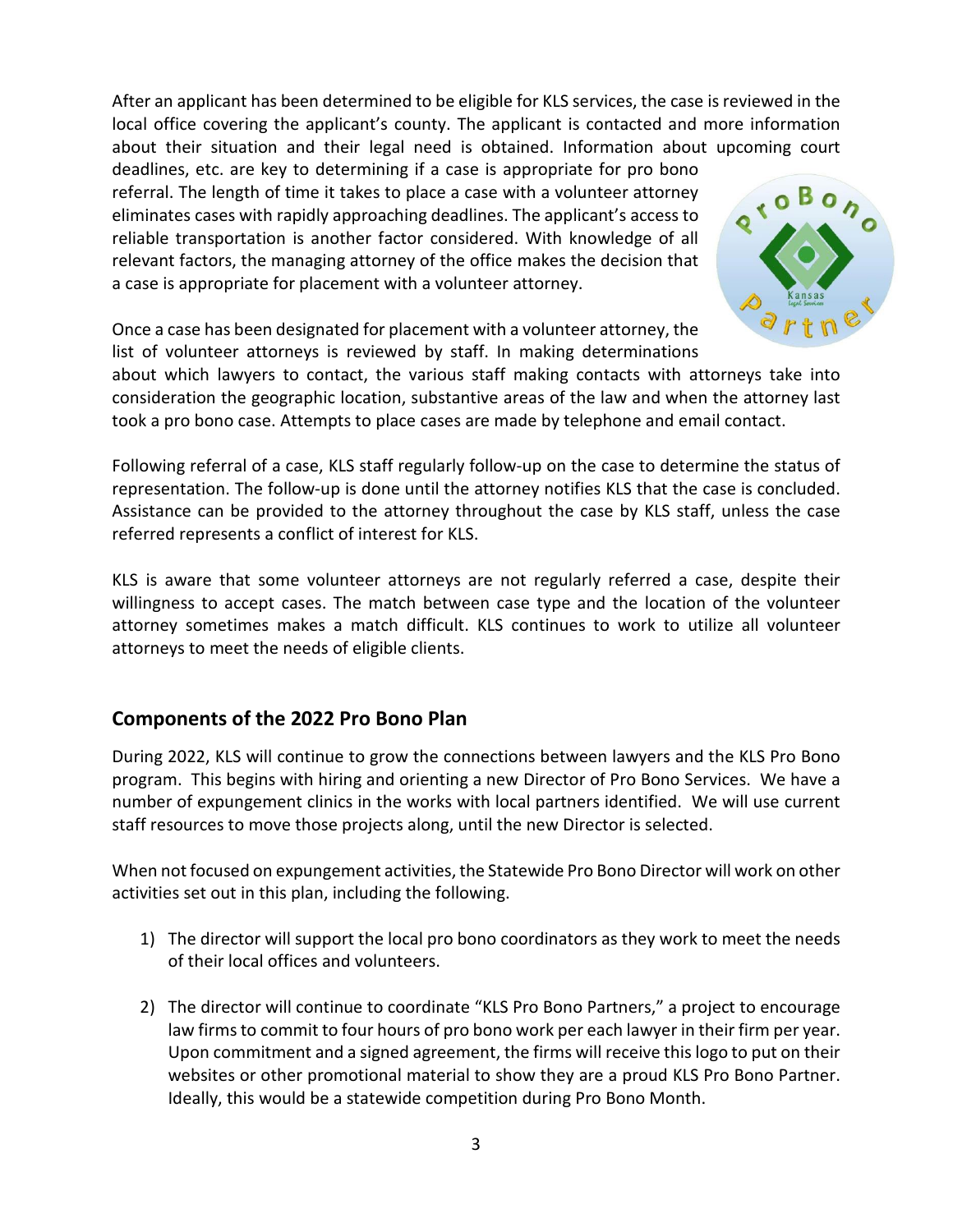- 3) The director will also work with county bar associations to promote the inclusion of KLS pro bono information in their local bar newsletters.
- 4) KLS will begin the process of organizing volunteer opportunities into "programs" that attorneys can subscribe to, for ease of advertising and organization.

Rural pro bono assistance is an area for improvement. As such, the Statewide Pro Bono Director will work to implement a Rural Outreach Initiative.

Among the ongoing activities that will continue to be pursued as part of the 2022 plan:

#### **A. Direct Services to Clients Referred from Kansas Legal Services**

The pro bono coordinator in each of the eleven KLS offices is aware of attorneys willing to consider referrals of persons who need legal services on a pro bono basis. Information about clients who have a need that could be met by a pro bono attorney are posted (confidentially) on the [www.klsprobono.org](http://www.klsprobono.org/) website. Attorneys select a case directly from the website, with KLS staff following up to make the match. KLS continues to monitor these cases and requires notice when the work for the client is complete.

While the majority of the requests for legal services are in the family law area, cases are also available in housing, mortgage foreclosure, consumer matters and a wide range of other legal areas. Attorneys can specify the types of cases they are willing to consider. Attorneys are always contacted by KLS staff prior to the client receiving the attorney's contact information.

KLS maintains a website for attorney volunteers, [www.klsprobono.org.](http://www.klsprobono.org/) This website provides forms and materials and is another way for lawyers to learn about volunteer opportunities in Kansas. The monthly email newsletter has been phased out as we communicate with private attorneys from web-based resources.

Each KLS office may recruit one or more attorneys to participate in a Retainer Contract Program, through which referred cases are accepted by the attorney for participation on a reduced fee basis. For accepted participants with incomes under 125 percent of poverty, KLS will pay the retainer contract attorney a limited hourly fee for the representation. These attorneys are generally located in places where the expense of travel for KLS staff attorneys is the greatest.

#### **B. Projects Requiring a Limited or Predictable Time Commitment**

Kansas Legal Services understands that one of the barriers for attorneys in accepting pro bono work is the unpredictable nature of the time commitment. A "simple" case can become complicated, where the attorney spends more hours than expected. Three volunteer options are designed to provide attorneys with volunteer opportunities with a limited and predictable time commitment.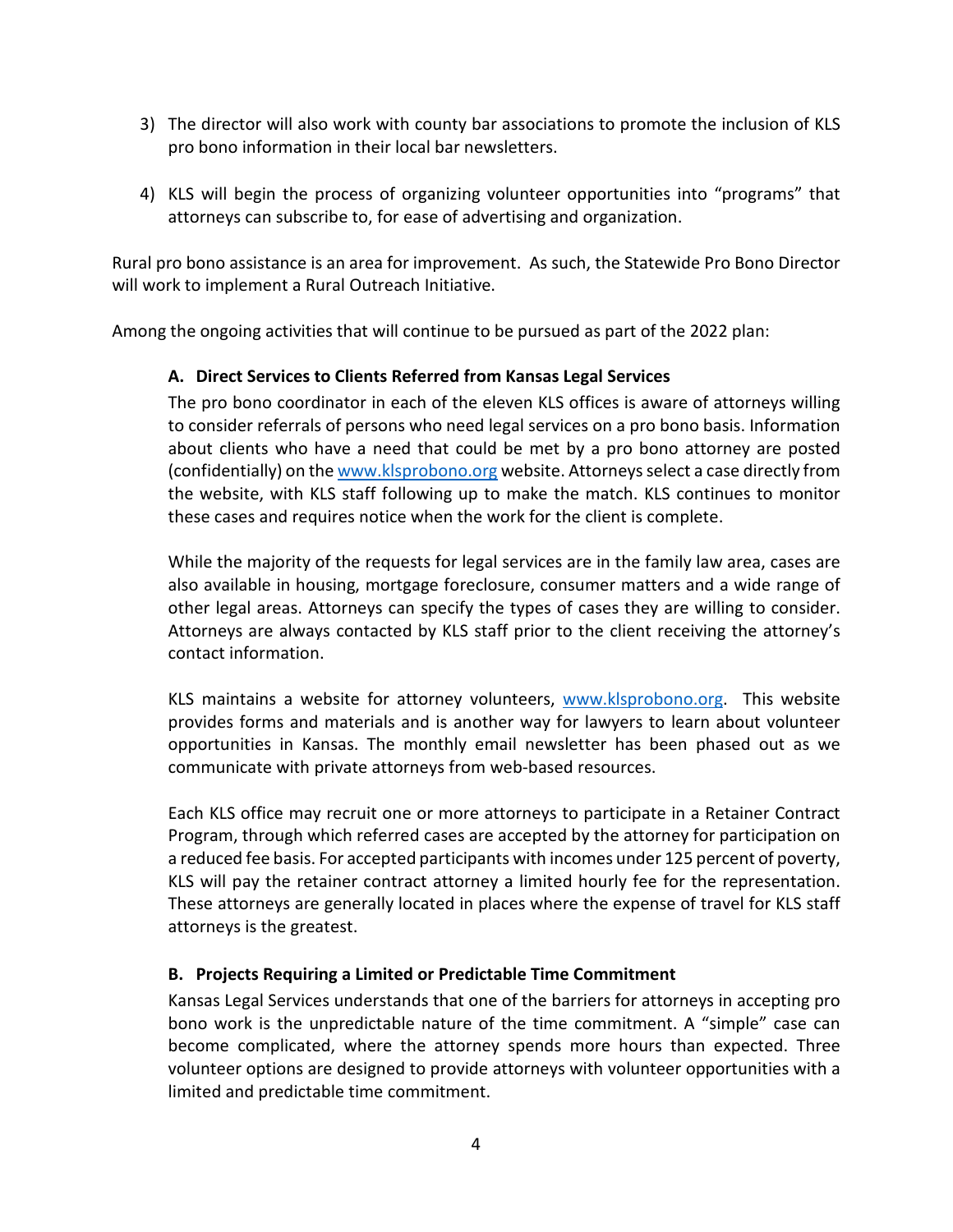- 1) With the 2012 adoption of Supreme Court Rule 115A, attorneys may now limit the terms of their representation of a client. Kansas Legal Services has embraced the option of limiting the scope of representation and encourages volunteer attorneys to do so when appropriate. One example would be an attorney who accepts referrals of clients who have created their own divorce documents using the approved Supreme Court forms. The attorney meets with the client, reviews their situation and the forms they have prepared. By discussing topics like court jurisdiction and service, the attorney can greatly improve the likelihood the client will be successful in selfrepresentation. When the attorney has reviewed the forms and explained to the client what will happen at the final hearing, the attorney has completed their obligation to that client. If the attorney prefers, this entire consultation can occur by phone. KLS refers cases through this program where it is unlikely a response will be filed by the Respondent. However, even if a response is filed, the attorney has completed all the work to which they agreed (via limited scope representation agreement) and has no obligation to do more with that case.
- 2) The adoption by the Kansas Supreme Court of Model Rule 6.5 to the Code of Professional Responsibility opens up a new pool of volunteer attorneys for assistance at courthouse-based self-help centers. We will work to implement new programs making use of associates from law firms.

While not directed exclusively at low income persons, Kansas Legal Services provides another opportunity for attorneys to serve Kansans.

The Kansas Elder Law Advice Line gives attorneys the opportunity to provide legal advice or information to Kansans age 60 and over. Attorneys volunteer for a four hour shift and work from their own offices. Telephone technology allows KLS to seamlessly transfer the caller to the attorney.

#### **Kansas Legal Services Supports Volunteer Attorneys**

Consistent with its goal of supporting attorneys who provide pro bono services through Kansas Legal Services, KLS will provide the following support to those attorneys who request it:

- 1) Access to legal materials that are available to KLS staff. Needed materials can be requested from the pro bono coordinator in the office or from a KLS staff attorney. The [www.klsprobono.org](http://www.klsprobono.org/) site makes it easier for attorneys to learn of volunteer opportunities in Kansas. The site also makes forms, research and other resources available to volunteer attorneys.
- 2) Access to KLS staff seminars. When KLS sponsors a Continuing Legal Education event, volunteer attorneys are notified of the event through the pro bono website. Volunteer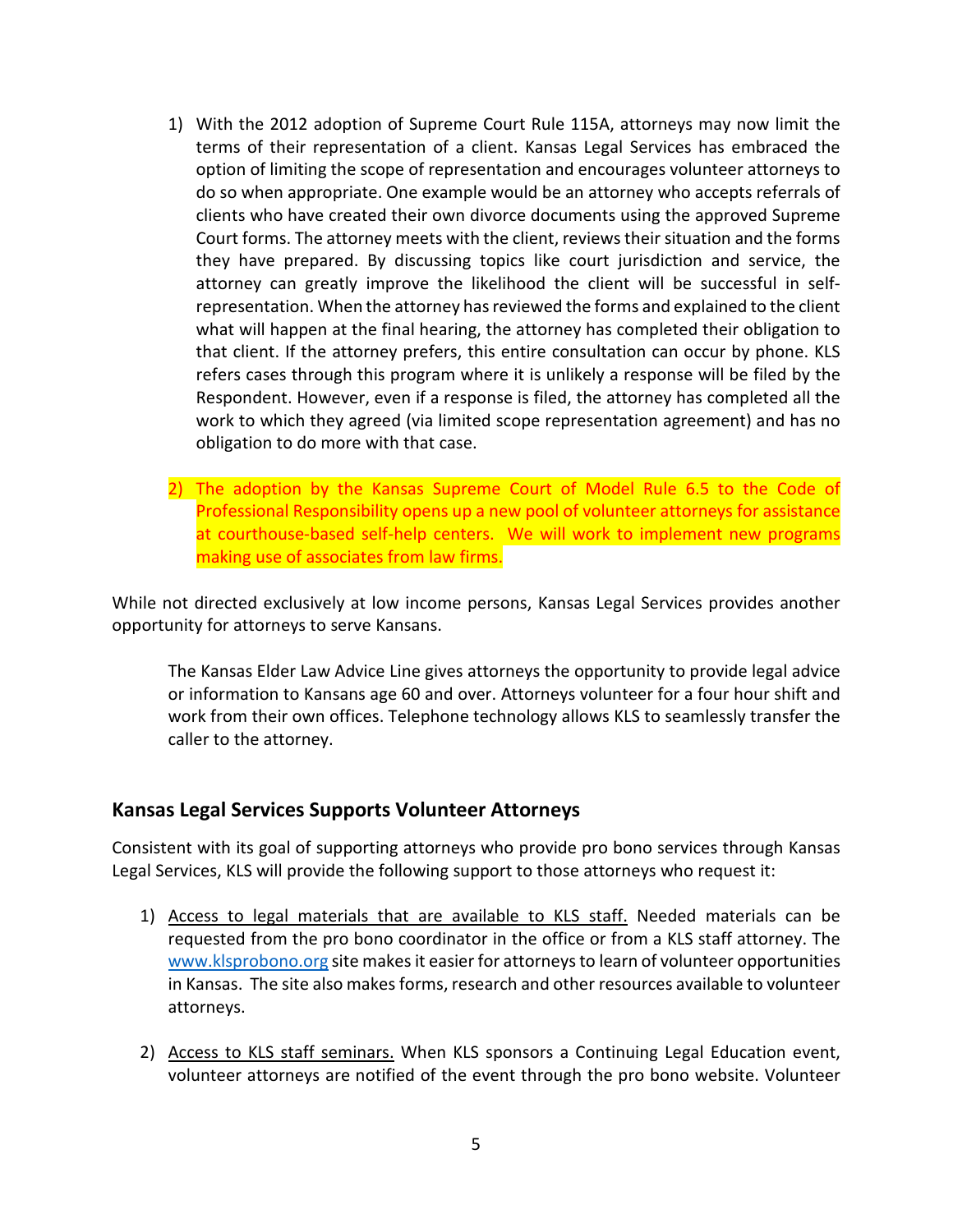attorneys may attend these events at no charge. These events are held as determined by the training needs of KLS and are not held every year.

- 3) Access to CLE credit for some pro bono work. Attorneys who participate in some community-based pro bono events may obtain CLE credit. Attorneys who participate in a learning session immediately followed by practicing what is learned with actual clients may receive CLE credit for both activities. KLS is only able to provide this credit when the event format meets the criteria of the CLE commission.
- 4) Retired and Inactive Attorneys. Supreme Court Rule 208 was modified in 2013 to allow retired and inactive attorneys to perform pro bono work through an approved organization. Kansas Legal Services was approved to supervise these attorneys. KLS has recruited several Emeritus attorneys and will continue to publicize this opportunity to eligible Kansas attorneys and find ways to incorporate those attorneys in existing or new volunteer opportunities. This must be an ongoing effort, as some retired lawyers must leave the program each year.
- 5) Single Employer-Licensed Attorney. After Supreme Court Rule 712 was modified in 2018 to allow Kansas lawyers licensed under this rule to perform pro bono work through an approved organization, the Supreme Court submitted a rule for public comment that would provide further pro bono guidelines for these attorneys. KLS will continue to incorporate these attorneys in to our pro bono programs and modify our policies as Supreme Court rules dictate.

## **Kansas Legal Services Supports Law Student Volunteers**

Kansas Legal Services believes that engaging law students in pro bono service has long-term effects. The interns see firsthand the needs of low- income people and experience the rewards of helping them. They leave law school determined to continue giving back in this manner. They are also excellent "extenders" of KLS staff, allowing more clients to be served than could occur through staff resources alone.

For these reasons, KLS hosts law student volunteers in a variety of ways.

- 1) The Topeka and Kansas City offices recruit and supervise law student volunteers from area law schools during the school year.
- 2) Kansas Legal Services staff teach the Elder Law Externship at the University of Kansas School of Law and host the enrolled students, who contribute 100+ hours a semester as interns.
- 3) KLS offices in Pittsburg and Wichita have sponsored Washburn Third Year Anywhere students. These students get academic credit for time spent in our offices, while attending their last semester of law school online.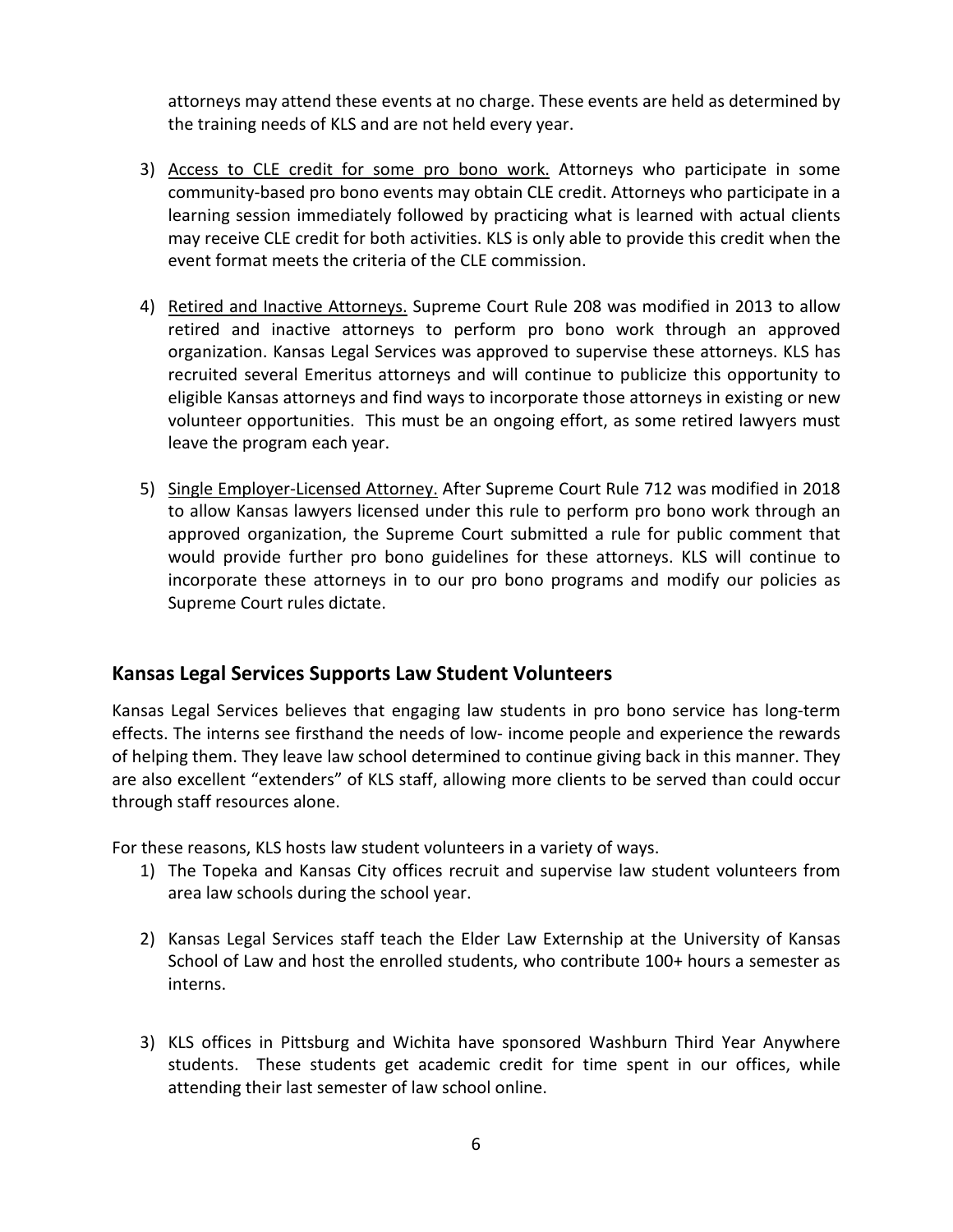- 4) All KLS offices recruit and supervise law student volunteers and pre-law volunteers during the summers.
- 5) Specialty student groups within the law schools are recruited to assist with events, for example the Expungement Clinics across the state

## **Other KLS Activities**

KLS staff is engaged in recruiting and retaining volunteers through direct communication, outreach at local bar functions and other means.

KLS maintains, as part of a malpractice insurance policy, coverage for attorneys who represent clients on a pro bono basis through KLS programs, in order to protect attorneys from possible claims. This effort allows participation by attorneys who have a limited or corporate practice and do not maintain malpractice insurance or who do not want to risk the consequences of a possible claim on their policy.

KLS recognizes that not all attorneys have the type of practice or available time to volunteer. KLS will continue the private bar donation solicitation to seek direct financial contributions and volunteer commitments from private attorneys. As seen through our statewide trivia fundraiser, we continue to strive for bar involvement in our fundraising efforts.

## **Role of the Kansas Bar Association in Support of Pro Bono Activities**

The Kansas Bar Association will support the work of Kansas Legal Services by recruiting new volunteers and recognizing the efforts of attorneys providing pro bono services.

#### Recruitment

The Kansas Bar Association will continue to recruit volunteers in the following manner:

- 1) KBA will continue to pursue strategies to grow the number of family law attorneys who will accept pro bono referrals. This effort is designed to meet the largest demand for pro bono referrals.
- 2) KBA staff will continue to work with KLS to recruit inactive and retired attorneys to provide legal services under Rule 208.
- 3) KBA will partner with the Kansas Bar Foundation to expand the IOLTA program, benefiting KLS through IOLTA-funded grants.
- 4) KBA will join with KLS in analyzing the results of the 2017 ABA Survey of Attorneys about their pro bono services and barriers to expand pro bono efforts.

#### Recognition

In 2021, the Kansas Bar Association recognized the Saline County Bar Association for their pro bono expungement projects. The Kansas Bar Association will continue to recognize attorneys for